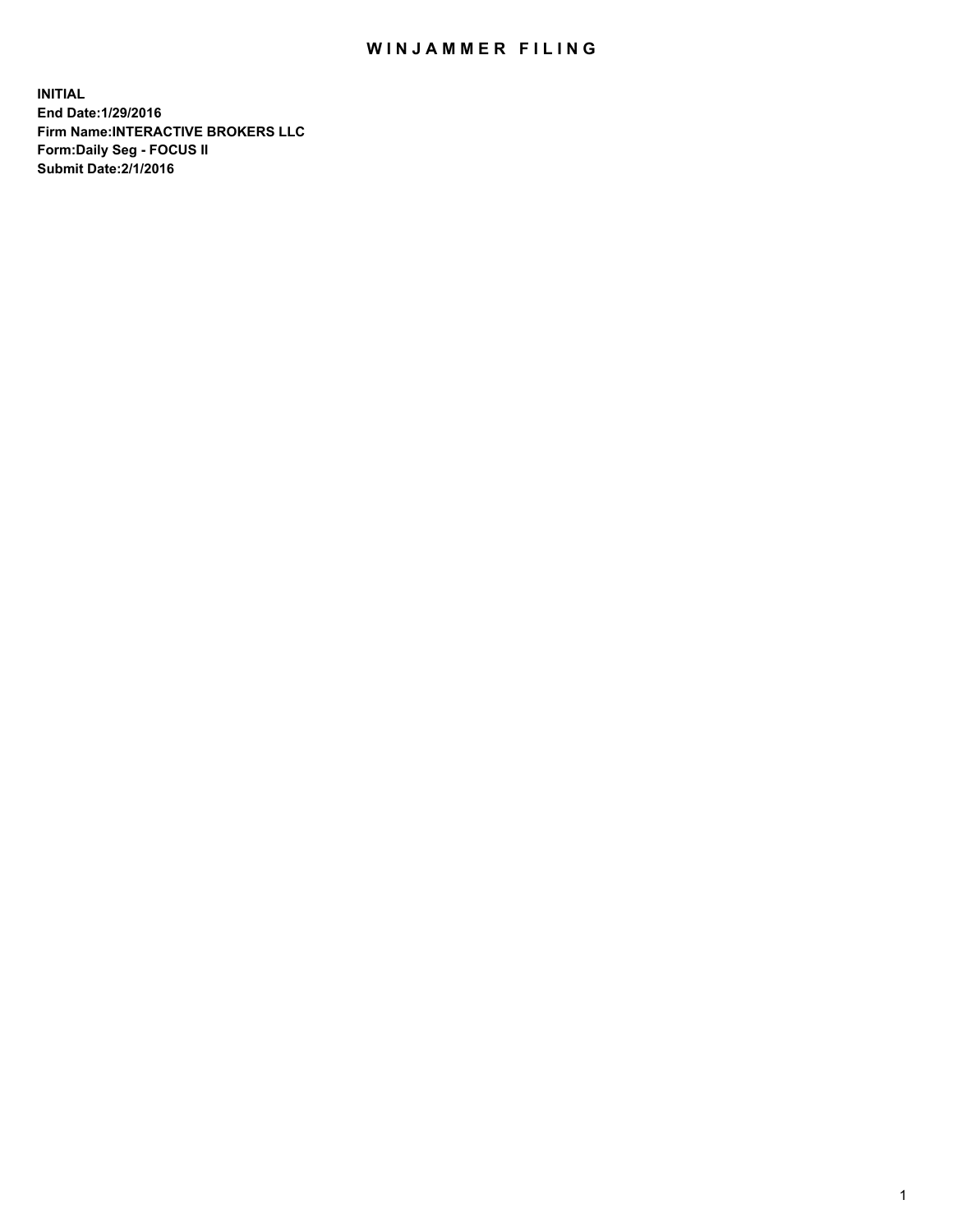## **INITIAL End Date:1/29/2016 Firm Name:INTERACTIVE BROKERS LLC Form:Daily Seg - FOCUS II Submit Date:2/1/2016 Daily Segregation - Cover Page**

| Name of Company<br><b>Contact Name</b><br><b>Contact Phone Number</b><br><b>Contact Email Address</b>                                                                                                                                                                                                                         | <b>INTERACTIVE BROKERS LLC</b><br><b>Alex Parker</b><br>203-618-7738<br>aparker@interactivebrokers.com |
|-------------------------------------------------------------------------------------------------------------------------------------------------------------------------------------------------------------------------------------------------------------------------------------------------------------------------------|--------------------------------------------------------------------------------------------------------|
| FCM's Customer Segregated Funds Residual Interest Target (choose one):<br>a. Minimum dollar amount: ; or<br>b. Minimum percentage of customer segregated funds required:% ; or<br>c. Dollar amount range between: and; or<br>d. Percentage range of customer segregated funds required between:% and%.                        | <u>0</u><br>155,000,000 245,000,000<br><u>00</u>                                                       |
| FCM's Customer Secured Amount Funds Residual Interest Target (choose one):<br>a. Minimum dollar amount: ; or<br>b. Minimum percentage of customer secured funds required:%; or<br>c. Dollar amount range between: and; or<br>d. Percentage range of customer secured funds required between:% and%.                           | <u>0</u><br>80,000,000 120,000,000<br><u>00</u>                                                        |
| FCM's Cleared Swaps Customer Collateral Residual Interest Target (choose one):<br>a. Minimum dollar amount: ; or<br>b. Minimum percentage of cleared swaps customer collateral required:%; or<br>c. Dollar amount range between: and; or<br>d. Percentage range of cleared swaps customer collateral required between:% and%. | <u>0</u><br>0 <sub>0</sub><br>0 <sub>0</sub>                                                           |

Attach supporting documents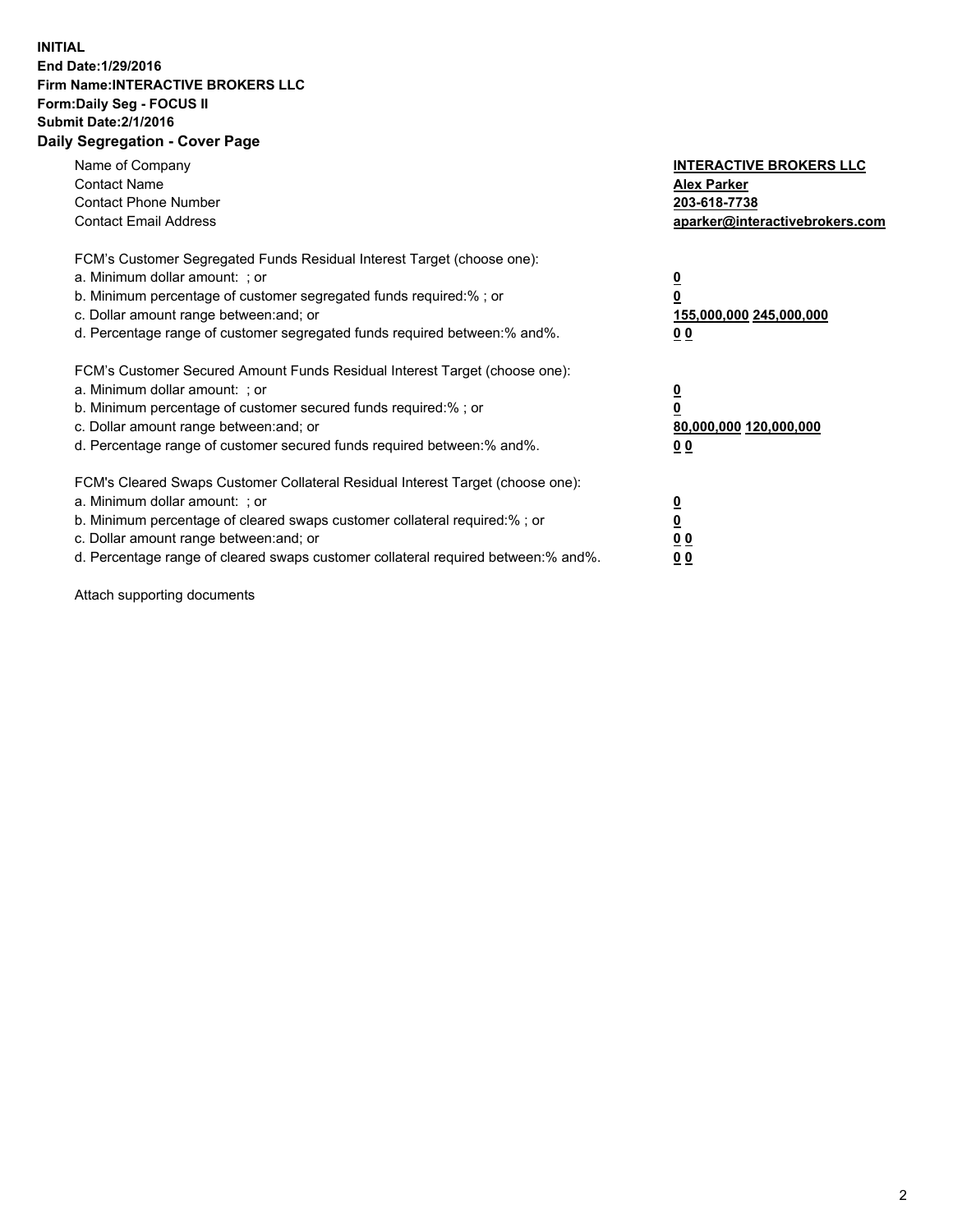## **INITIAL End Date:1/29/2016 Firm Name:INTERACTIVE BROKERS LLC Form:Daily Seg - FOCUS II Submit Date:2/1/2016 Daily Segregation - Secured Amounts**

|     | $-$ 0.000 0.000 0.000 0.000 0.000 0.000 0.000 0.000 0.000 0.000 0.000 0.000 0.000 0.000 0.000 0.000 0.000 0.000 0.000 0.000 0.000 0.000 0.000 0.000 0.000 0.000 0.000 0.000 0.000 0.000 0.000 0.000 0.000 0.000 0.000 0.000 0 |                                                 |
|-----|-------------------------------------------------------------------------------------------------------------------------------------------------------------------------------------------------------------------------------|-------------------------------------------------|
|     | Foreign Futures and Foreign Options Secured Amounts                                                                                                                                                                           |                                                 |
|     | Amount required to be set aside pursuant to law, rule or regulation of a foreign                                                                                                                                              | $0$ [7305]                                      |
|     | government or a rule of a self-regulatory organization authorized thereunder                                                                                                                                                  |                                                 |
| 1.  | Net ledger balance - Foreign Futures and Foreign Option Trading - All Customers                                                                                                                                               |                                                 |
|     | A. Cash                                                                                                                                                                                                                       | 351,430,596 [7315]                              |
|     | B. Securities (at market)                                                                                                                                                                                                     | $0$ [7317]                                      |
| 2.  | Net unrealized profit (loss) in open futures contracts traded on a foreign board of trade                                                                                                                                     | -16,448,018 [7325]                              |
| 3.  | Exchange traded options                                                                                                                                                                                                       |                                                 |
|     | a. Market value of open option contracts purchased on a foreign board of trade                                                                                                                                                | 40,741 [7335]                                   |
|     | b. Market value of open contracts granted (sold) on a foreign board of trade                                                                                                                                                  | -131,199 [7337]                                 |
| 4.  | Net equity (deficit) (add lines 1.2. and 3.)                                                                                                                                                                                  | 334,892,120 [7345]                              |
| 5.  | Account liquidating to a deficit and account with a debit balances - gross amount                                                                                                                                             | 63,645 [7351]                                   |
|     | Less: amount offset by customer owned securities                                                                                                                                                                              | 0 [7352] 63,645 [7354]                          |
| 6.  | Amount required to be set aside as the secured amount - Net Liquidating Equity                                                                                                                                                | 334,955,765 [7355]                              |
|     | Method (add lines 4 and 5)                                                                                                                                                                                                    |                                                 |
| 7.  | Greater of amount required to be set aside pursuant to foreign jurisdiction (above) or line                                                                                                                                   | 334,955,765 [7360]                              |
|     | 6.                                                                                                                                                                                                                            |                                                 |
|     | FUNDS DEPOSITED IN SEPARATE REGULATION 30.7 ACCOUNTS                                                                                                                                                                          |                                                 |
| 1.  | Cash in banks                                                                                                                                                                                                                 |                                                 |
|     | A. Banks located in the United States                                                                                                                                                                                         | <b>500,149</b> [7500]                           |
|     | B. Other banks qualified under Regulation 30.7                                                                                                                                                                                | 0 [7520] 500,149 [7530]                         |
| 2.  | Securities                                                                                                                                                                                                                    |                                                 |
|     | A. In safekeeping with banks located in the United States                                                                                                                                                                     | 368, 127, 479 [7540]                            |
|     | B. In safekeeping with other banks qualified under Regulation 30.7                                                                                                                                                            | 0 [7560] 368,127,479 [7570]                     |
| 3.  | Equities with registered futures commission merchants                                                                                                                                                                         |                                                 |
|     | A. Cash                                                                                                                                                                                                                       | $0$ [7580]                                      |
|     | <b>B.</b> Securities                                                                                                                                                                                                          | $0$ [7590]                                      |
|     | C. Unrealized gain (loss) on open futures contracts                                                                                                                                                                           | $0$ [7600]                                      |
|     | D. Value of long option contracts                                                                                                                                                                                             | $0$ [7610]                                      |
|     | E. Value of short option contracts                                                                                                                                                                                            | 0 [7615] 0 [7620]                               |
| 4.  | Amounts held by clearing organizations of foreign boards of trade                                                                                                                                                             |                                                 |
|     | A. Cash                                                                                                                                                                                                                       | $0$ [7640]                                      |
|     | <b>B.</b> Securities                                                                                                                                                                                                          | $0$ [7650]                                      |
|     | C. Amount due to (from) clearing organization - daily variation                                                                                                                                                               | $0$ [7660]                                      |
|     | D. Value of long option contracts                                                                                                                                                                                             | $0$ [7670]                                      |
|     | E. Value of short option contracts                                                                                                                                                                                            | 0 [7675] 0 [7680]                               |
| 5.  | Amounts held by members of foreign boards of trade                                                                                                                                                                            |                                                 |
|     | A. Cash                                                                                                                                                                                                                       | 87,361,694 [7700]                               |
|     | <b>B.</b> Securities                                                                                                                                                                                                          | $0$ [7710]                                      |
|     | C. Unrealized gain (loss) on open futures contracts                                                                                                                                                                           | <mark>-6,512,007</mark> [7720]                  |
|     | D. Value of long option contracts                                                                                                                                                                                             | 40,743 [7730]                                   |
|     | E. Value of short option contracts                                                                                                                                                                                            | <u>-131,205</u> [7735] <u>80,759,225</u> [7740] |
| 6.  | Amounts with other depositories designated by a foreign board of trade                                                                                                                                                        | $0$ [7760]                                      |
| 7.  | Segregated funds on hand                                                                                                                                                                                                      | $0$ [7765]                                      |
| 8.  | Total funds in separate section 30.7 accounts                                                                                                                                                                                 | 449,386,853 [7770]                              |
| 9.  | Excess (deficiency) Set Aside for Secured Amount (subtract line 7 Secured Statement<br>Page 1 from Line 8)                                                                                                                    | 114,431,088 [7380]                              |
| 10. | Management Target Amount for Excess funds in separate section 30.7 accounts                                                                                                                                                   | 80,000,000 [7780]                               |
| 11. | Excess (deficiency) funds in separate 30.7 accounts over (under) Management Target                                                                                                                                            | 34,431,088 [7785]                               |
|     |                                                                                                                                                                                                                               |                                                 |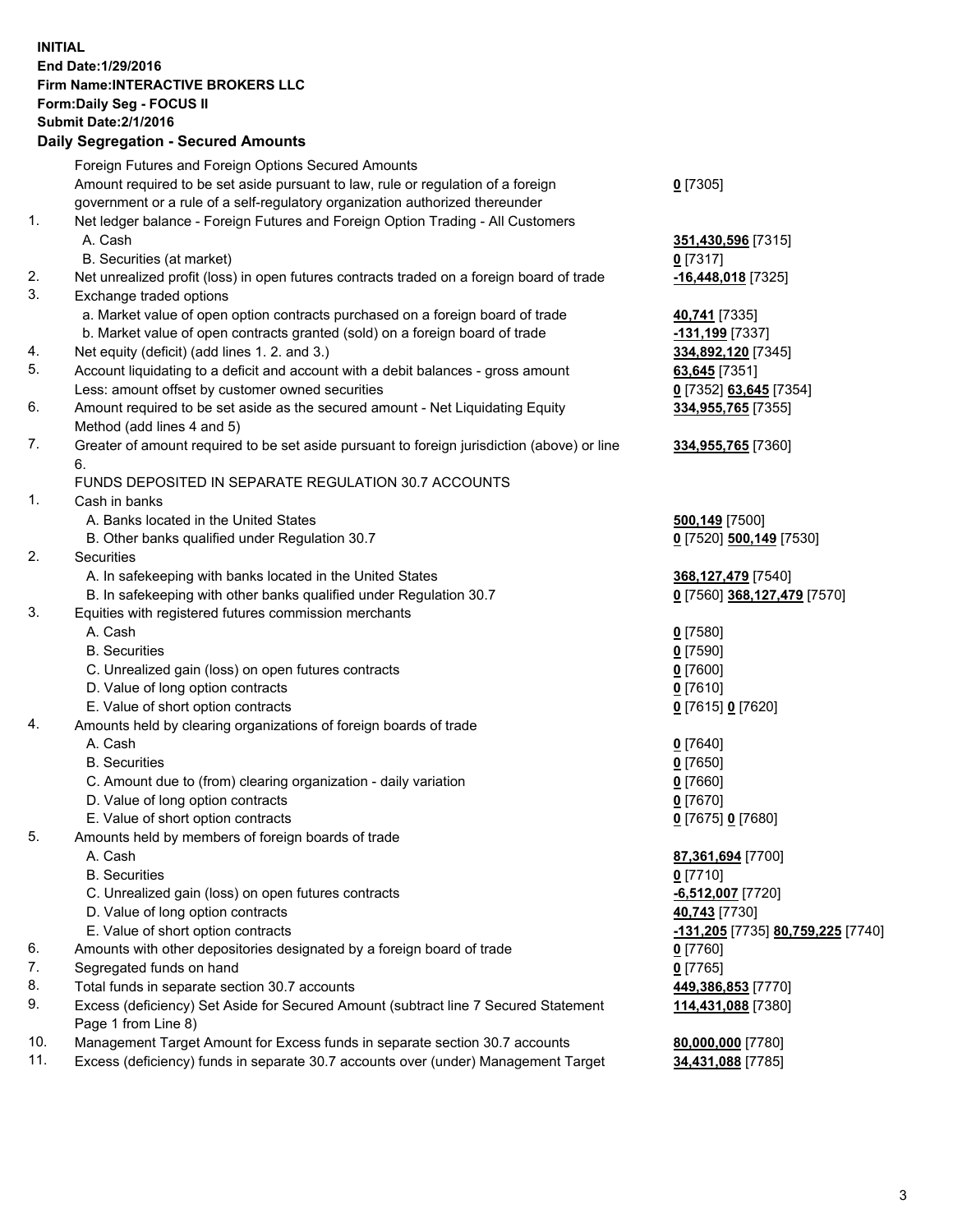**INITIAL End Date:1/29/2016 Firm Name:INTERACTIVE BROKERS LLC Form:Daily Seg - FOCUS II Submit Date:2/1/2016 Daily Segregation - Segregation Statement** SEGREGATION REQUIREMENTS(Section 4d(2) of the CEAct) 1. Net ledger balance A. Cash **2,642,101,918** [7010] B. Securities (at market) **0** [7020] 2. Net unrealized profit (loss) in open futures contracts traded on a contract market **40,993,337** [7030] 3. Exchange traded options A. Add market value of open option contracts purchased on a contract market **94,517,200** [7032] B. Deduct market value of open option contracts granted (sold) on a contract market **-179,418,918** [7033] 4. Net equity (deficit) (add lines 1, 2 and 3) **2,598,193,537** [7040] 5. Accounts liquidating to a deficit and accounts with debit balances - gross amount **430,305** [7045] Less: amount offset by customer securities **0** [7047] **430,305** [7050] 6. Amount required to be segregated (add lines 4 and 5) **2,598,623,842** [7060] FUNDS IN SEGREGATED ACCOUNTS 7. Deposited in segregated funds bank accounts A. Cash **232,346,956** [7070] B. Securities representing investments of customers' funds (at market) **1,602,829,859** [7080] C. Securities held for particular customers or option customers in lieu of cash (at market) **0** [7090] 8. Margins on deposit with derivatives clearing organizations of contract markets A. Cash **67,974,748** [7100] B. Securities representing investments of customers' funds (at market) **1,008,513,816** [7110] C. Securities held for particular customers or option customers in lieu of cash (at market) **0** [7120] 9. Net settlement from (to) derivatives clearing organizations of contract markets **-21,075,564** [7130] 10. Exchange traded options A. Value of open long option contracts **94,501,991** [7132] B. Value of open short option contracts **-179,605,157** [7133] 11. Net equities with other FCMs A. Net liquidating equity **0** [7140] B. Securities representing investments of customers' funds (at market) **0** [7160] C. Securities held for particular customers or option customers in lieu of cash (at market) **0** [7170] 12. Segregated funds on hand **0** [7150] 13. Total amount in segregation (add lines 7 through 12) **2,805,486,649** [7180] 14. Excess (deficiency) funds in segregation (subtract line 6 from line 13) **206,862,807** [7190] 15. Management Target Amount for Excess funds in segregation **155,000,000** [7194]

16. Excess (deficiency) funds in segregation over (under) Management Target Amount Excess

**51,862,807** [7198]